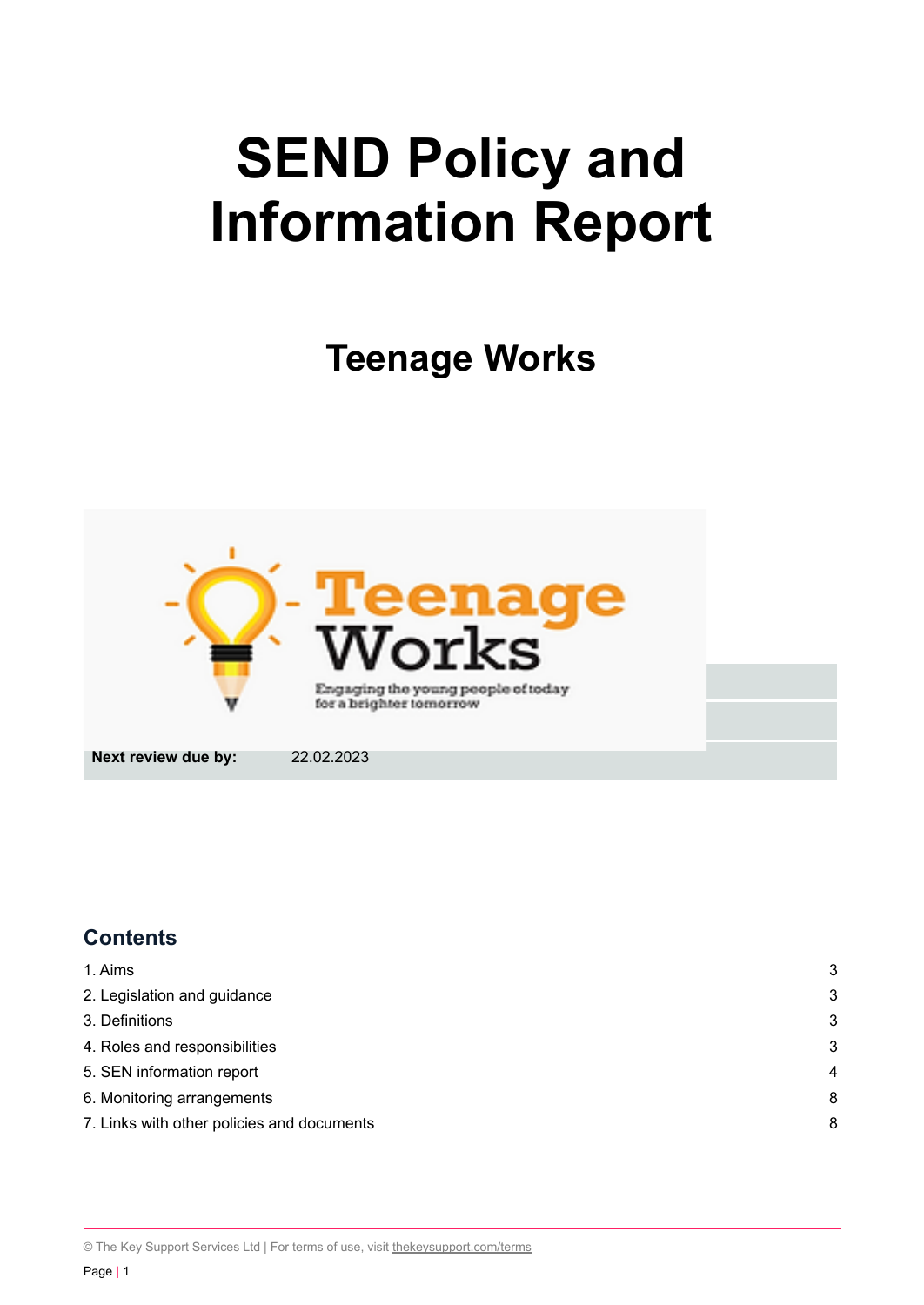# <span id="page-1-0"></span>**1. Aims**

Our SEN policy and information report aims to:

- Set out how our school will support and make provision for pupils with special educational needs (SEN)
- Set out how our school will ensure all students will have an equitable education
- Explain the roles and responsibilities of everyone involved in providing for pupils with SEN

**Teenage Works is committed to providing an appropriate and high-quality education for all our young people. We believe that all out students are entitled to a balanced academic and social curriculum, suited to their individual needs, which enables them to be fully included in all aspects of school life.**

# <span id="page-1-1"></span>**2. Legislation and guidance**

This policy and information report is based on the statutory Special [Educational](https://www.gov.uk/government/uploads/system/uploads/attachment_data/file/398815/SEND_Code_of_Practice_January_2015.pdf) Needs and Disability (SEND) Code of [Practice](https://www.gov.uk/government/uploads/system/uploads/attachment_data/file/398815/SEND_Code_of_Practice_January_2015.pdf) and the following legislation:

- Part 3 of the [Children](http://www.legislation.gov.uk/ukpga/2014/6/part/3) and Families Act 2014, which sets out schools' responsibilities for pupils with SEN and disabilities
- The Special Educational Needs and Disability [Regulations](http://www.legislation.gov.uk/uksi/2014/1530/contents/made) 2014, which set out schools' responsibilities for education, health and care (EHC) plans, SEN co-ordinators (SENCOs) and the SEN information report

# <span id="page-1-2"></span>**3. Definitions**

A pupil has SEN if they have a learning difficulty or disability which calls for special educational provision to be made for them.

They have a learning difficulty or disability if they have:

- A significantly greater difficulty in learning than the majority of the others of the same age, or
- A disability which prevents or hinders them from making use of facilities of a kind generally provided for others of the same age in mainstream schools

Special educational provision is educational or training provision that is additional to, or different from, that made generally for other children or young people of the same age by mainstream schools.

# **4. Roles and responsibilities**

# **4.1 The SENCO**

The SENCO is Sarah Stokes, Teenage Works, 0161 222 8168.

They will:

- Work with the headteacher and SEN governor to determine the strategic development of the SEN policy and provision in the school
- Have day-to-day responsibility for the operation of this SEN policy and the co-ordination of specific provision made to support individual pupils with SEN, including those who have EHC plans

<sup>©</sup> The Key Support Services Ltd | [thekeysupport.com/terms](https://thekeysupport.com/terms-of-use)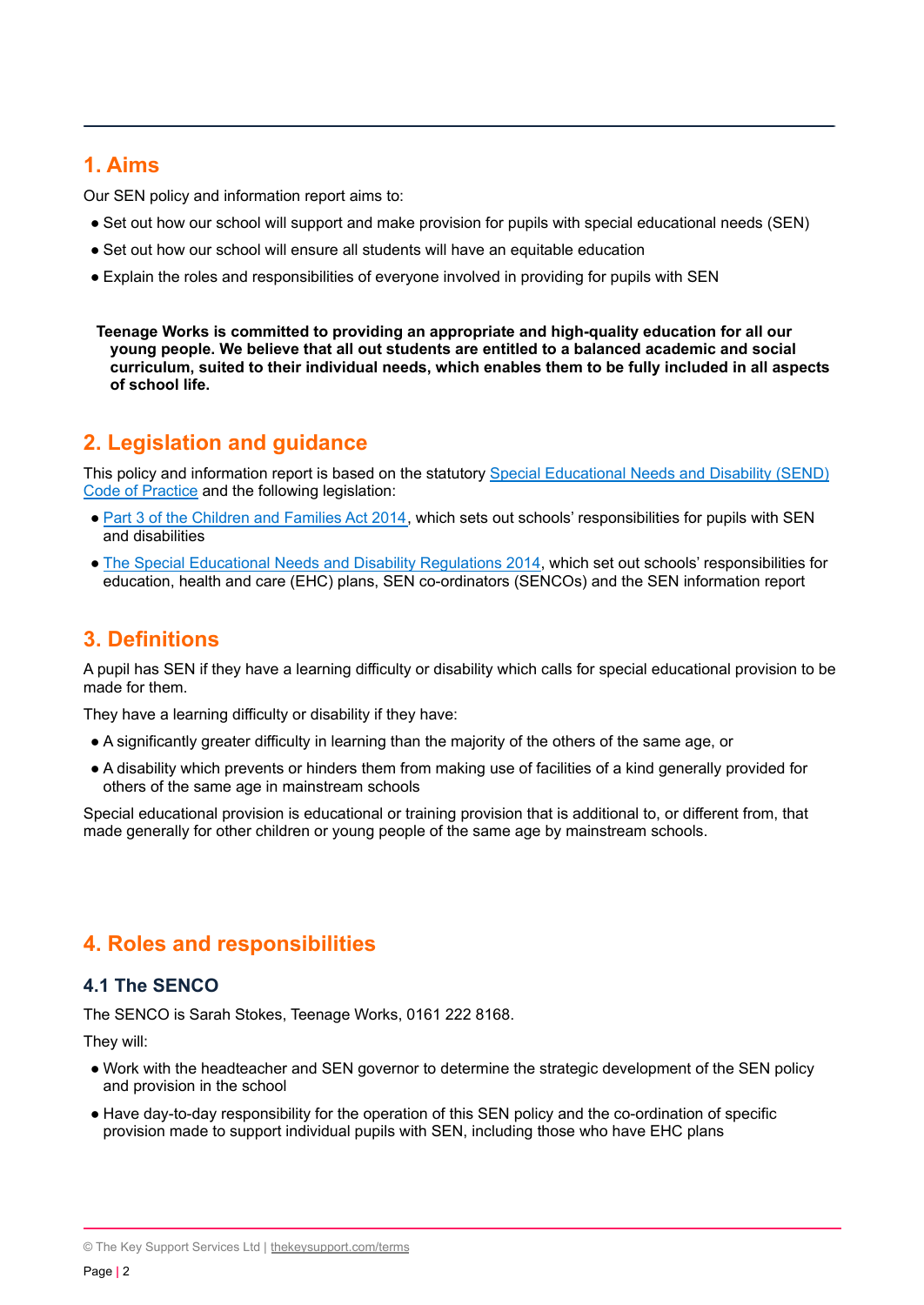- Provide professional guidance to colleagues and work with staff, parents, and other agencies to ensure that pupils with SEN receive appropriate support and high-quality teaching
- Advise on the graduated approach to providing SEN support
- Advise on the deployment of the school's delegated budget and other resources to meet pupils' needs effectively
- Be the point of contact for external agencies, especially the local authority and its support services
- Liaise with potential next providers of education to ensure that the school meets its responsibilities under the Equality Act 2010 with regard to reasonable adjustments and access arrangements
- Ensure the school keeps the records of all pupils with SEN up to date

# **4.2 The headteacher**

The headteacher will:

- Work with the SENCO and SEN governor to determine the strategic development of the SEN policy and provision within the school
- Have overall responsibility for the provision and progress of learners with SEN and/or a disability

## **4.3 Class teachers**

Each class teacher is responsible for:

- The progress and development of every pupil in their class
- Working closely with any teaching assistants or specialist staff to plan and assess the impact of support and interventions, and how they can be linked to classroom teaching
- Working with the SENCO to review each pupil's progress and development and decide on any changes to provision
- Ensuring they follow this SEN policy and the SEND Code of Practice, particularly in relation to quality first teaching, supported by the SENCO

# <span id="page-2-0"></span>**5. SEN information report**

## **5.1 The kinds of SEN that are provided for**

Our school currently provides additional and/or different provision for a range of needs, including:

- Communication and interaction, for example, autistic spectrum disorder, Asperger's Syndrome, speech and language difficulties
- Cognition and learning, for example, dyslexia, dyspraxia
- Social, emotional and mental health difficulties, for example, attention deficit hyperactivity disorder (ADHD)
- Sensory and/or physical needs, for example, visual impairments, hearing impairments, processing difficulties, epilepsy
- Moderate/severe/profound and multiple learning difficulties

# **5.2 Identifying pupils with SEN and assessing their needs**

At Teenage Works, all our students come to us with an EHC plan. Therefore, many needs or barriers to learning have already been identified from the support of previous educational settings or outside agencies.

<sup>©</sup> The Key Support Services Ltd | [thekeysupport.com/terms](https://thekeysupport.com/terms-of-use)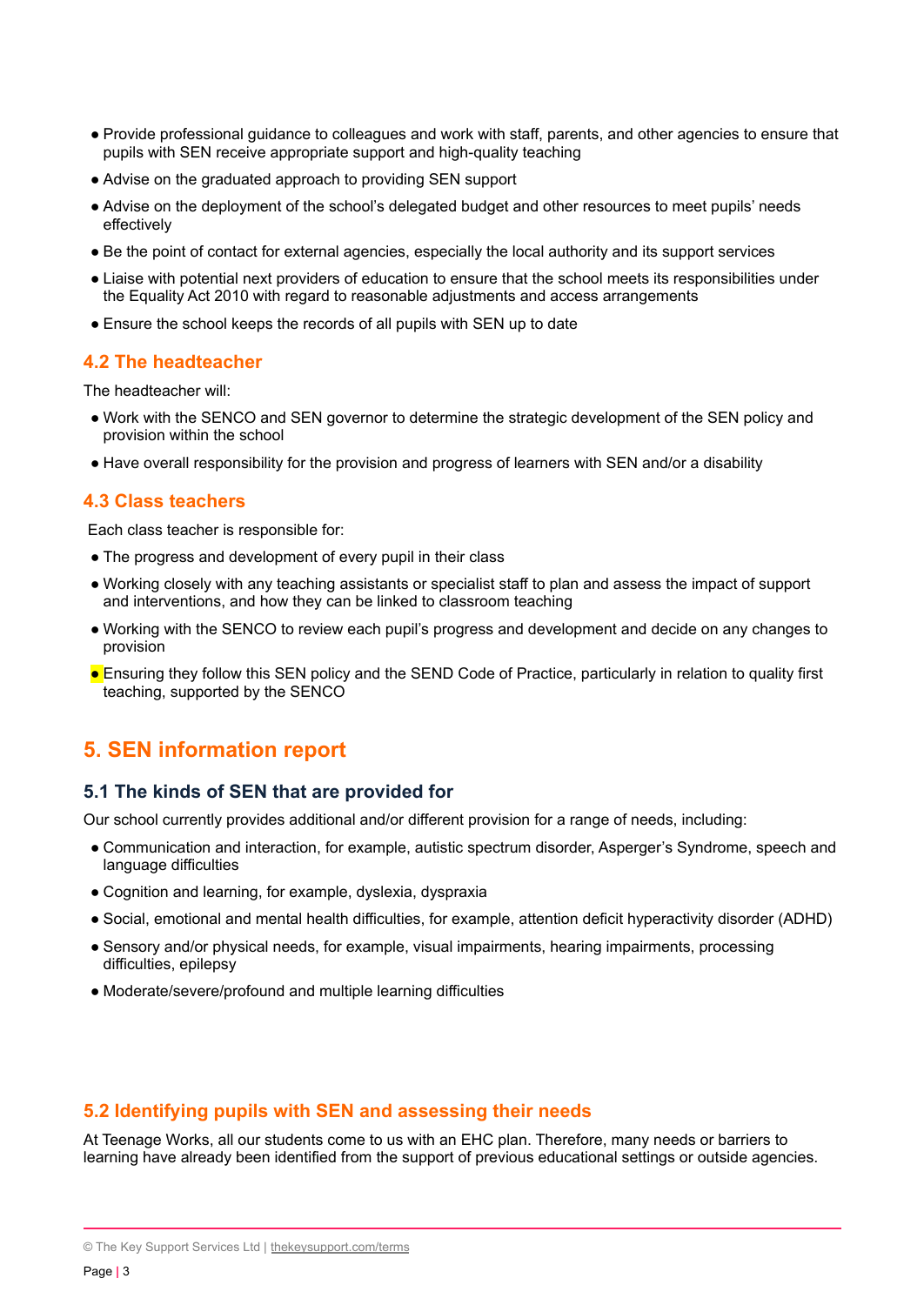All EHC plans and other relevant documentation is sent to us from previous educational settings or local authorities. The SENCO reviews EHC plans annually and will recommend any changes to local authorities to amend accordingly.

We will assess each pupil's current skills and levels of attainment on entry, which will build on previous settings and Key Stages, where appropriate. Class teachers will make regular assessments of progress for all pupils and identify those whose progress:

- Is significantly slower than that of their peers starting from the same baseline
- Fails to match or better the child's previous rate of progress
- Fails to close the attainment gap between the child and their peers
- Widens the attainment gap

This may include progress in areas other than attainment, for example, social needs.

We will use this information to determine the support that is needed and whether we can provide it by adapting our core offer, or whether something different or additional is needed. At this stage, we might also suggest referrals to external agencies to provide specialist assessment or additional support outside of the school setting, such as CAMHs.

# **5.3 Consulting and involving pupils and parents**

Parents/carers of young people with SEN are invited to contact the school and arrange a meeting with the SENCO whenever they feel this is necessary or appropriate. For our students with EHC plans, a person-centered annual review will be held. All agencies involved with the family will be invited. The students are asked about their views prior to their annual review which allows the young person to have a voice in their own meeting without being put on the spot.

Annual reviews/meetings with the SENCO will make sure that:

- Everyone develops a good understanding of the pupil's areas of strength and difficulty
- We take into account the parents' concerns
- Everyone understands the agreed outcomes sought for the child
- Everyone is clear on what the next steps are

## **5.4 Assessing and reviewing pupils' progress towards outcomes**

We will follow the graduated approach and the four-part cycle of **assess, plan, do, review**.

The class or subject teacher will work with the SENCO to carry out a clear analysis of the pupil's needs. This will draw on:

- The teacher's assessment and experience of the pupil
- Their previous progress and attainment or behaviour
- Other teachers' assessments, where relevant
- The individual's development in comparison to their peers and national data
- The views and experience of parents
- The pupil's own views
- Advice from external support services, if relevant

The assessment will be reviewed regularly.

All teachers and support staff who work with the pupil will be made aware of their needs, the outcomes sought, the support provided, and any teaching strategies or approaches that are required. We will reqularly review the effectiveness of the support and interventions, and their impact on the pupil's progress.

# **5.5 Supporting pupils moving between phases and preparing for adulthood**

<sup>©</sup> The Key Support Services Ltd | [thekeysupport.com/terms](https://thekeysupport.com/terms-of-use)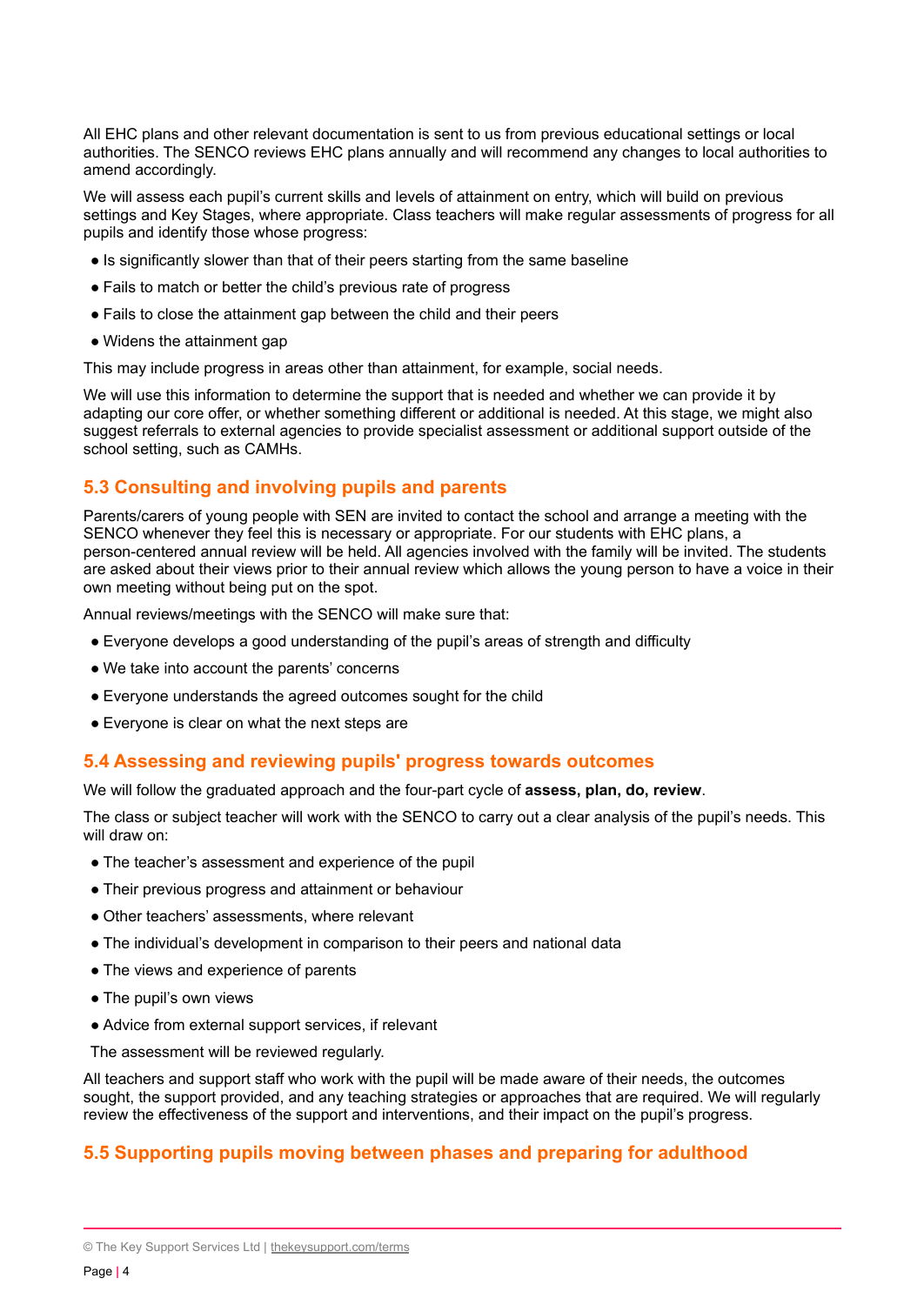We will share information with the school, college, or other setting the pupil is moving to. We will agree with parents and pupils which information will be shared as part of this.

- Young people transitioning between Year 6 and 7 will be invited to four transition days. These will also include an opportunity for parents to meet with the SENCO. Where possible, the SENCO will attend review meetings for students in Year 6 who will be joining us in Year 7.
- In Year 11, students will receive additional support with their college or other applications. Where appropriate, we will arrange a member of staff to support students at open evening/open day events to further education or apprenticeship placements.
- Where possible, young people in Key Stage 4 will be offered off-site activities, such as construction, where students can gain qualifications in additional skills suited to their pathway. This will give students a head start when transitioning to post-16 provisions.

## **5.6 Our approach to teaching pupils with SEN**

Teachers are responsible and accountable for the progress and development of all the pupils in their class.

High-quality teaching is our first step in responding to pupils who have SEN. This will be differentiated for individual pupils.

We provide:

- Small class sizes (four students in each group)
- 1:1 support where appropriate
- SEMH support/intervention
- Counselling sessions where appropriate
- Speech and Language sessions where appropriate
- Short, age-appropriate tasks
- Time out to rest where necessary / appropriate
- Ensure all our students have the same opportunities
- Offer external agency support where needed

## **5.7 Adaptations to the curriculum and learning environment**

In addition to the above, we make the following adaptations to ensure all pupils' needs are met:

- Differentiating our curriculum to ensure all pupils are able to access it, for example, by grouping, 1:1 work, teaching style, content of the lesson, etc.
- Adapting our resources and staffing
- Using recommended aids, such as laptops, coloured overlays, visual timetables, larger font, etc.
- Differentiating our teaching, for example, giving longer processing times, pre-teaching of key vocabulary, reading instructions aloud, etc.

# **5.8 Additional support for learning**

We have a small number of teaching assistants to support students within lessons, both academically and emotionally. Teaching assistants will support students in lessons to enable them to access the curriculum and make appropriate adaptations.

Teaching assistants will support pupils on a 1:1 basis, when necessary, throughout the school day.

Teaching assistants will support pupils in small groups when planned by the member of teaching staff.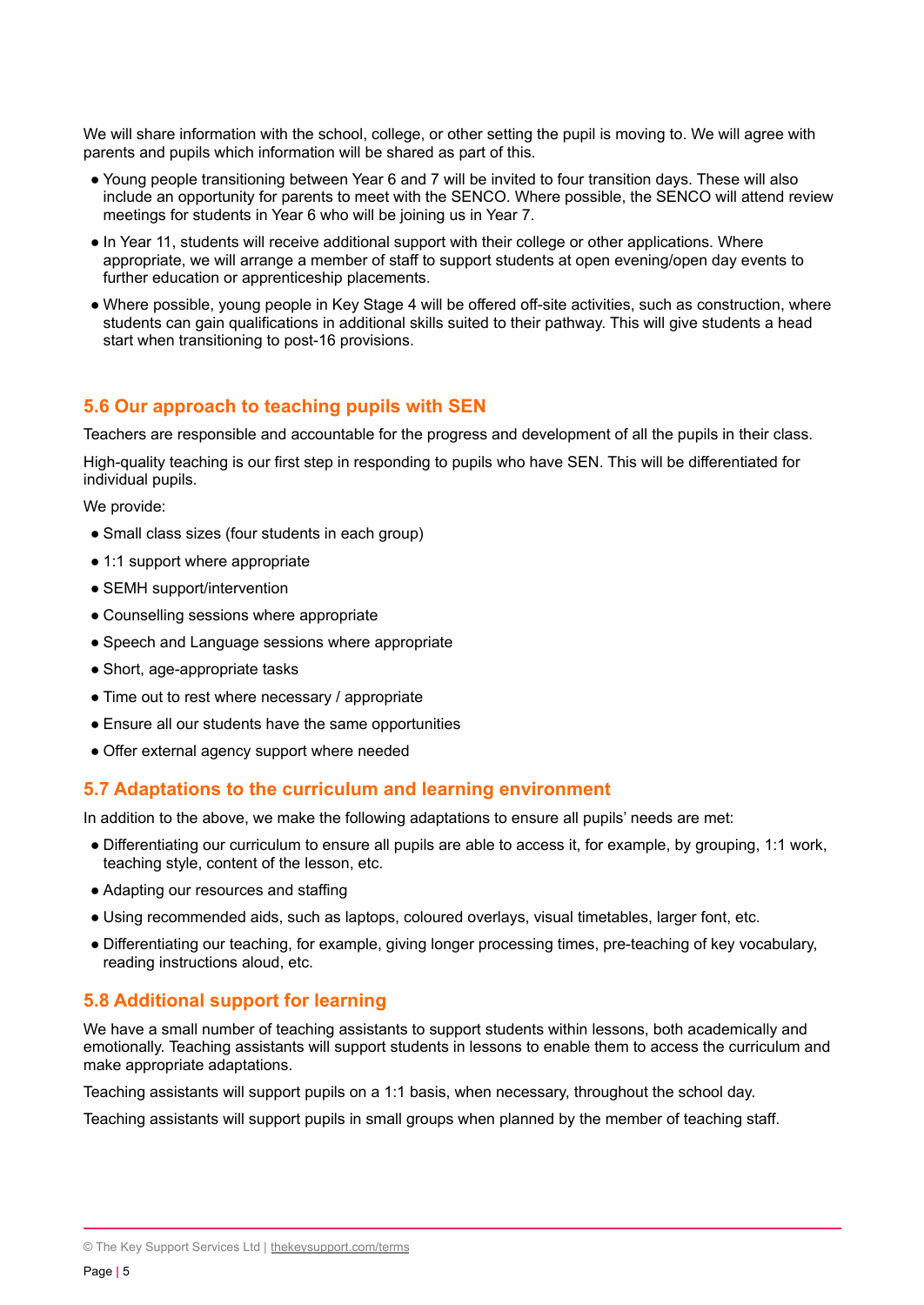We work with the following agencies to provide support for pupils with SEN:

- KOOTH (SEMH support)
- School Health
- $\bullet$  CAMHS
- Early Help
- Post 16 & Colleges

## **5.9 Expertise and training of staff**

Our SENCO has 10 years of teaching experience, including 2 years as an assistant SENCO in a mainstream setting and 2 years as a SENCO in a specialist setting.

We use specialist staff for:

- Bronwyn Cooper- counselling
- Gina Jones- Speech and Language
- Darcy Birch- Teaching assistant and SEMH interventions
- Halle Moxam- Teaching assistant

#### **5.10 Evaluating the effectiveness of SEN provision**

We evaluate the effectiveness of provision for pupils with SEN by:

- Reviewing pupils' individual progress towards their goals each term
- Reviewing the impact of specific interventions after 6-8 weeks
- Monitoring by the SENCO
- Holding annual reviews for pupils with EHC plans
- Learning walks

## **5.11 Enabling pupils with SEND to engage in activities available to those in the school who do not have SEND**

Our policy with regards to attendance at trips and other activities is the same for SEN students as it is for all other students. All of our extra-curricular activities and school visits are available to all our pupils. Only if the safety of any student is likely to compromised as a result of engagement of any activity, despite all measures and risk assessments being conducted, will a pupil not be permitted to attend.

All pupils are encouraged to take part in all activities.

No pupil is ever excluded from taking part in these activities because of their SEN or disability.

Where appropriate, individual risk assessment and pupil support plans will be in place for SEN students to ensure their safety on all activities and trips. These will always be done in consultation with parents.

#### **5.12 Support for improving emotional and social development**

We provide support for pupils to improve their emotional and social development in the following ways:

● A PSHE curriculum with dedicated learning time around mental health and emotional, social development.

- Through specific interventions (see above)
- Access to a safe social space/reflection room to help students manage their emotions and promote small social groups

We have a zero-tolerance approach to bullying.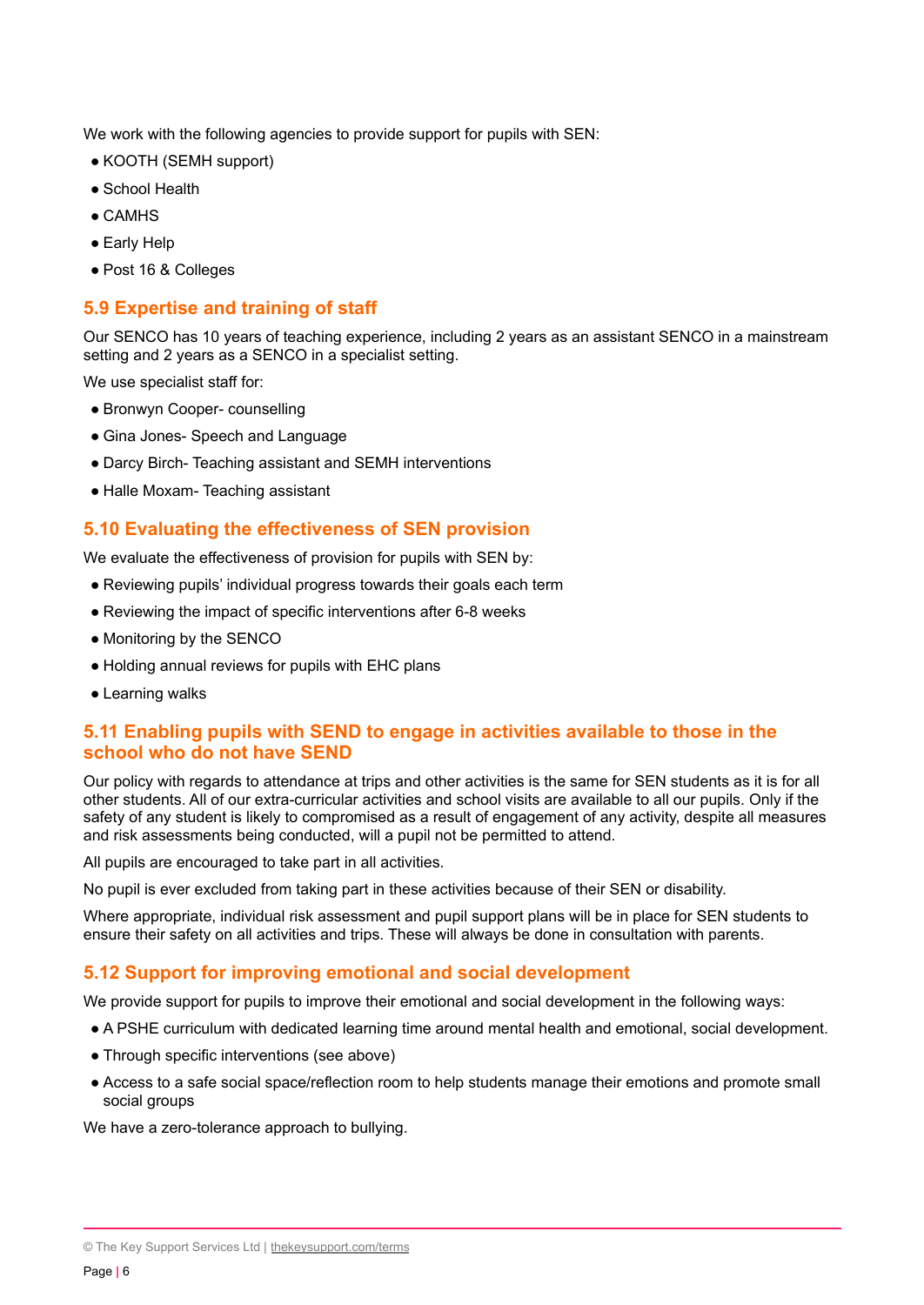## **5.13 Working with other agencies**

Please see section 5.8.

## **5.14 Complaints about SEN provision**

Complaints about SEN provision in our school should be made to the Head of School in the first instance. They will then be referred to the school's complaints policy.

The parents of pupils with disabilities have the right to make disability discrimination claims to the first-tier SEND tribunal if they believe that our school has discriminated against their children. They can make a claim about alleged discrimination regarding:

- Exclusions
- Provision of education and associated services
- Making reasonable adjustments, including the provision of auxiliary aids and services

## **5.15 Contact details of support services for parents of pupils with SEN**

The following support services are available to parents/carers in Manchester and Oldham:

#### **Manchester:**

Details for Manchester CAMHs can be found here: <https://mft.nhs.uk/rmch/services/camhs/> Local offer: <https://hsm.manchester.gov.uk/kb5/manchester/directory/localoffer.page?localofferchannel=0> SENDIASS (SEND information and advice support service): <https://www.iasmanchester.org/>

#### **Oldham:**

Details for Oldham CAMHs can be found here: <https://www.penninecare.nhs.uk/oldhamcamhs> Local offer: [https://www.oldham.gov.uk/info/201097/your\\_local\\_offer](https://www.oldham.gov.uk/info/201097/your_local_offer) SENDIASS (SEND information and advice support service): <https://www.point-send.co.uk/pages/category/oldham-sendiass>

#### **5.16 Contact details for raising concerns**

Sarah Stokes, Deputy Headteacher / SENCO.

## **5.17 The local authority local offer**

Our local authority's local offer is published here:

*Manchester* Local offer: <https://hsm.manchester.gov.uk/kb5/manchester/directory/localoffer.page?localofferchannel=0>

*Oldham Local offer: [https://www.oldham.gov.uk/info/201097/your\\_local\\_offer](https://www.oldham.gov.uk/info/201097/your_local_offer)* 

<sup>©</sup> The Key Support Services Ltd | [thekeysupport.com/terms](https://thekeysupport.com/terms-of-use)